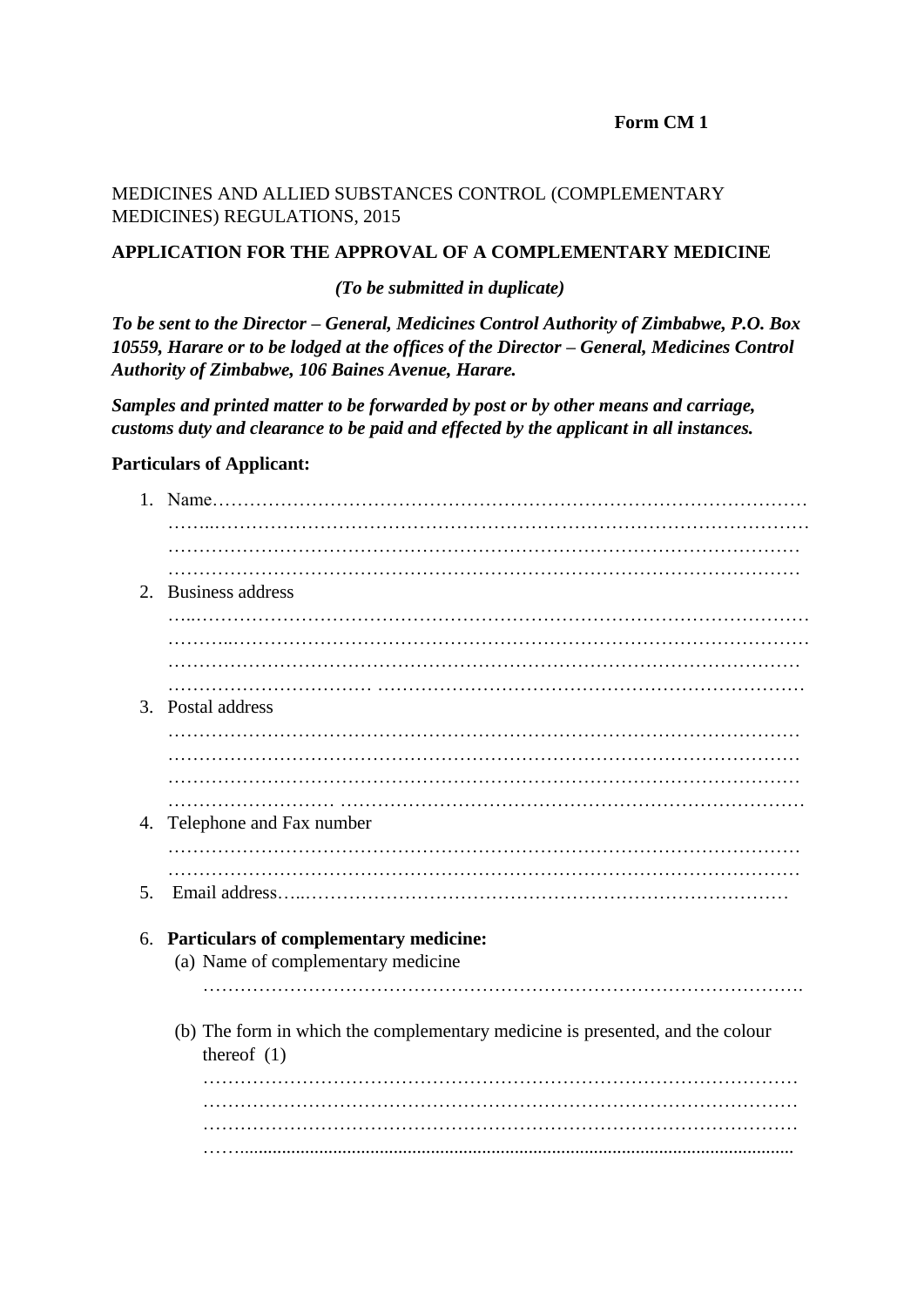| (c) Name and address of principal                            |
|--------------------------------------------------------------|
|                                                              |
|                                                              |
| (d) Name and address of manufacturer                         |
|                                                              |
|                                                              |
|                                                              |
|                                                              |
|                                                              |
| (f) The strength of the complementary medicine if applicable |
|                                                              |
|                                                              |
|                                                              |
|                                                              |
|                                                              |
|                                                              |
|                                                              |
| (h) Which of these processes will be carried out in Zimbabwe |
|                                                              |
|                                                              |
|                                                              |
|                                                              |
|                                                              |
|                                                              |
|                                                              |
| (j) I enclose the fee of                                     |
|                                                              |

*Name in full Signature*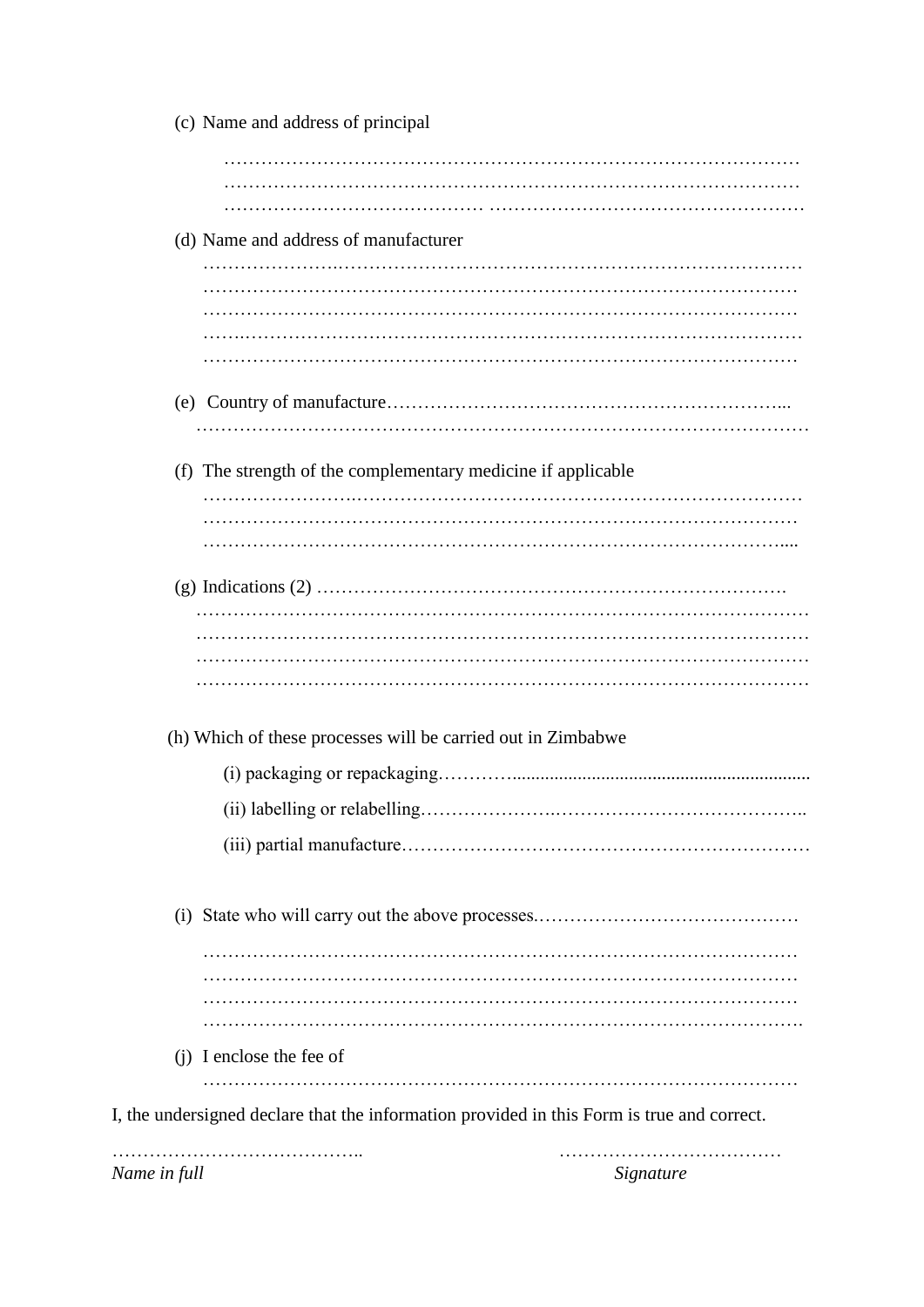Designation……………………………………………………..

Date……………………………………………………………..

*\*Delete the inapplicable.* 

*Note:* 

(1). The form of preparation, i.e. capsules, ear drops, emulsions, eye drops, injections, ointments, solutions, suppositories, suspensions, tablets, etc. and the colour thereof must be mentioned here.

(2.) Purpose for which the complementary medicine is to be used.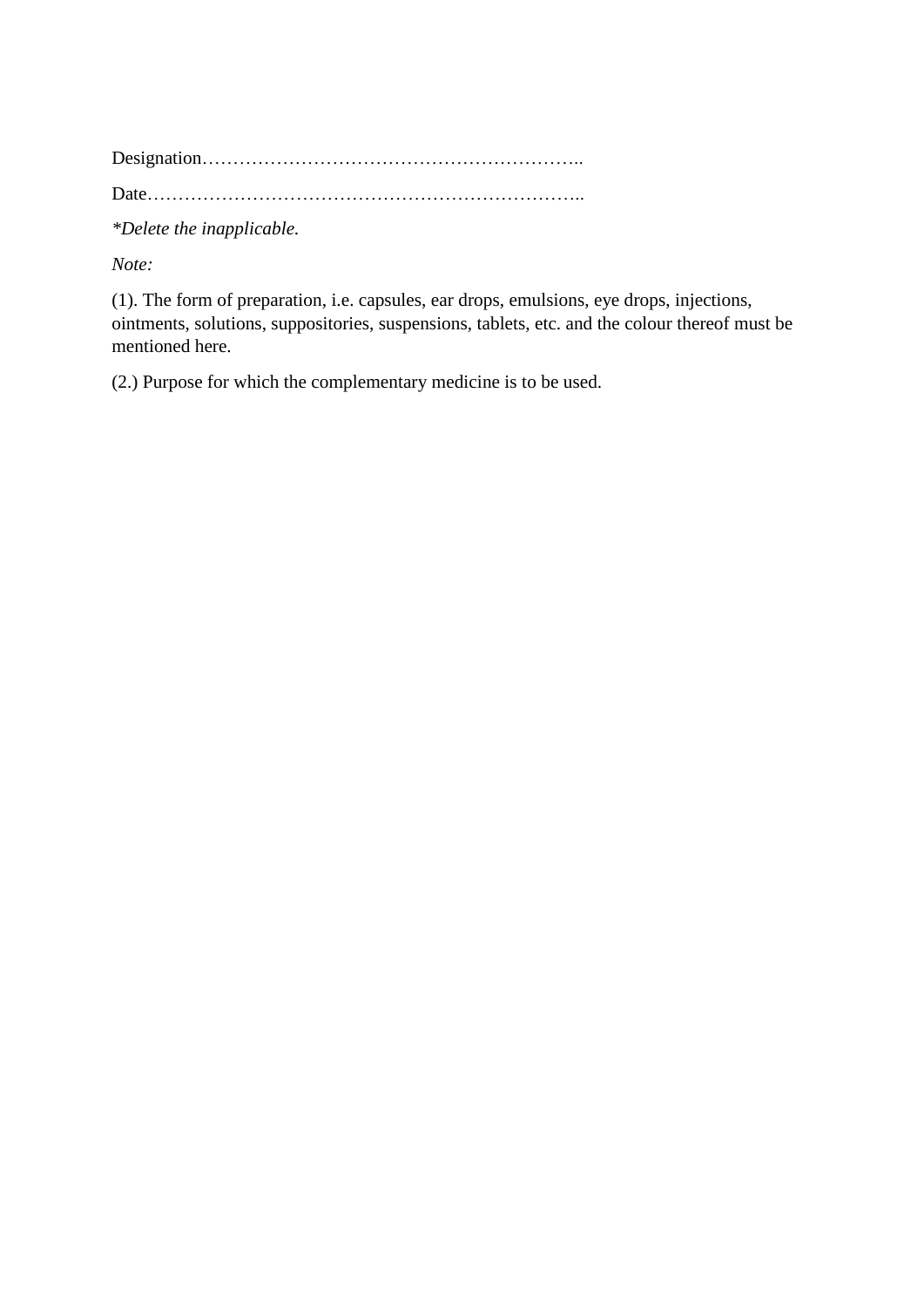## **APPENDIX I**

### **Part A**

## **DETAILS OF CONSTITUENTS IN PRODUCT**

Name of applicant ..……………………………………………………………………………... Name of complementary medicine ……………………………………………………………... ………………………………………………………………………………………………….. . The form in which the medicine is presented and the colour thereof ………………………………………………………………………………………………… ………………………………………………………………………………………………… The following is a schedule of the

(a) active ingredient(s), giving their approved names and quantity in a dosage unit of the medicine;

(b) inactive ingredients giving specifications and quantity and reason for inclusion, e.g., preservative, antioxidant;

(c) specification of any raw materials used in the manufacturing process and not present in the finished medicine; and

(d) specification of packaging material in immediate contact with the medicine.

| Constituents | Approved | Quantity per | Active or  | Specifications   Reason for |              |
|--------------|----------|--------------|------------|-----------------------------|--------------|
|              | name     | dosage unit  | non-active |                             | inclusion of |
|              |          |              |            |                             | ingredient   |
|              |          |              |            |                             |              |
|              |          |              |            |                             |              |
|              |          |              |            |                             |              |

Specifications of additional raw material (if any) *(2)* used in the manufacturing process and not in the final product

………………………………………………………………………………………………… ………………………………………………………………………………………………… ………………………………………………………………………………………………… ………………………………………………………………………………………………… …………………………………………………………………………………………………

\**Delete the inapplicable*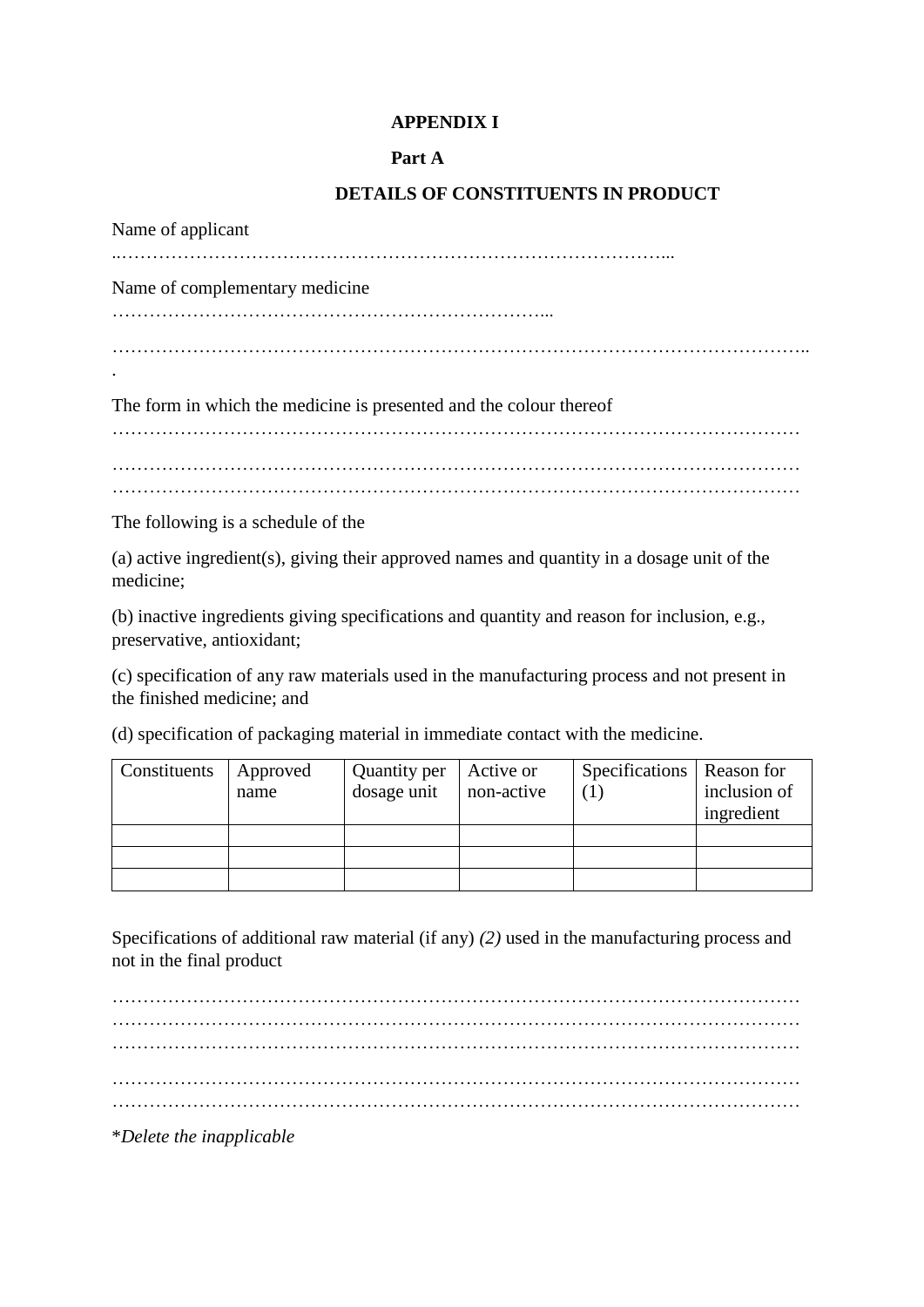Note:

(1) According to WHO recommendations

(2). Where no specifications for raw materials and packaging materials exist this must be mentioned.

## **Part B**

# **DETAILS CONCERNING PLANTS (APPLICABLE FOR HERBAL PRODUCTS ONLY)**

Name of applicant …………………………………………………………………………………………………. Name of complementary medicine …………………………………………………………………………………………………. The form in which the complementary medicine is presented and the colour thereof. The botanical name of the plant(s) used according to the binomial system (genus, species, variety and, if appropriate, the reference to the originator of the classification, e.g. Linnaeus)……………………………………………………………………………………….. ...................................................................................................................................................... ..................................................................................................................................................... ………………………………………………………………………………………….……... ………………………………………………………………………………………………… ……………………………………………………………………………………………..…… A description of the plant material based on visual (macroscopic) and/or microscopic examination…………………………………………………………………………………… ………………………………………………………………………………………….……... Suitable identification tests including, where appropriate, identification tests for known active ingredients or markers are attached………………………………………………………... State the name of the botanist, expert, authority or institution that provided the botanical identification / authentication of the plant………………………………… …………………..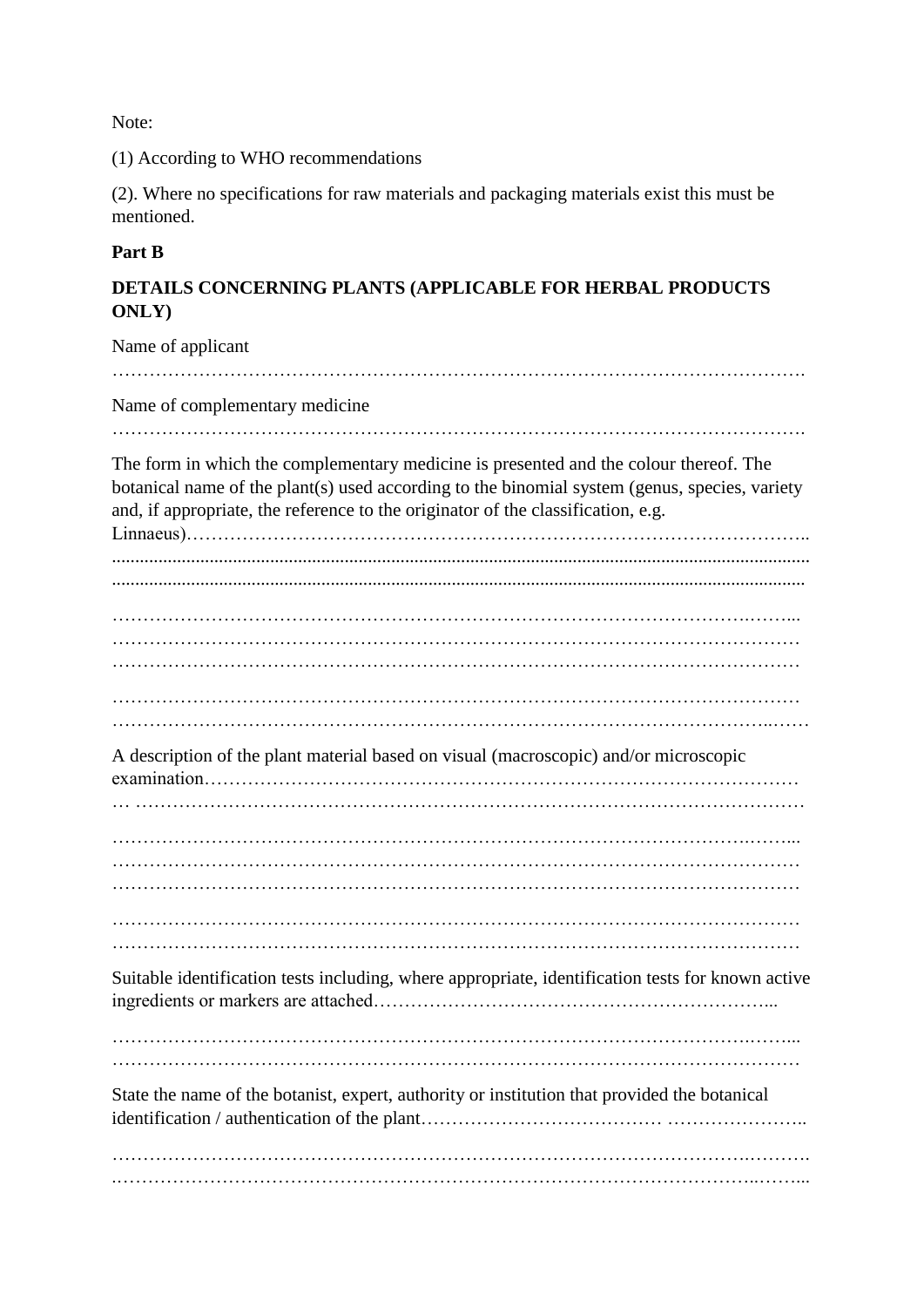Details of the source of the plant are attached:- country of origin of raw materials, whether it was cultivated or collected from natural sources, and where applicable, method of cultivation, time period and condition of harvesting (e.g. extreme weather), collection procedures, collection area, quantity and date of pesticide used……………………………………………

………………………………………………………………………………………….……... ………………………………………………………………………………………………… …………………………………………………………………………………………………. ………………………………………………………………………………………………… ………………………………………………………………………………………………… …………………………………………………………………………………………………

# **Appendix II**

# **SAFETY AND QUALITY ASSURANCE**

| The form in which the complementary medicine is presented and the colour thereof |
|----------------------------------------------------------------------------------|
|                                                                                  |
|                                                                                  |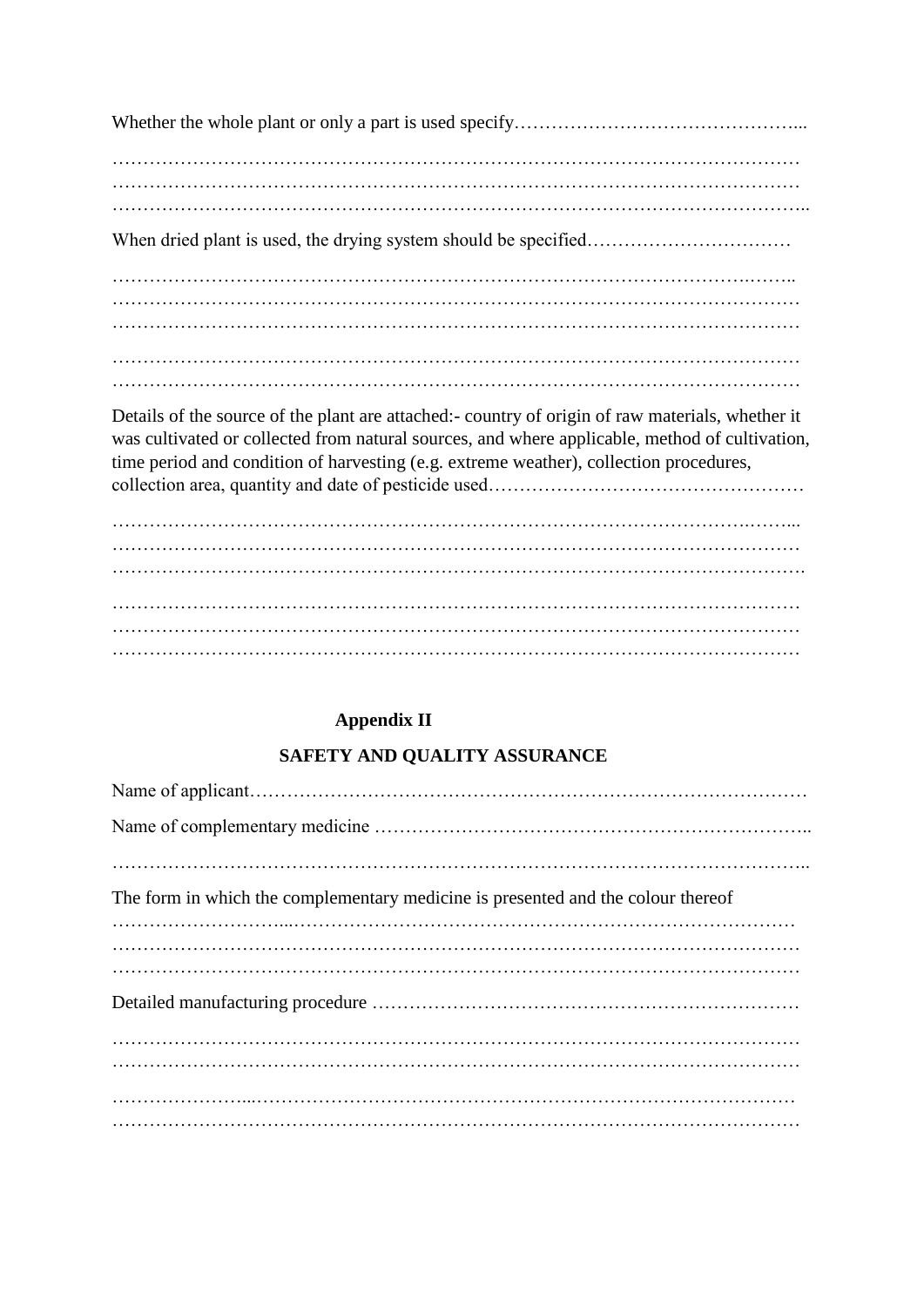Analytical control procedures performed on raw materials including,: (a) determination of fungal and/or microbiological contamination……………………………. ………………………………………………………………………………………………… ………………………………………………………………………………………………… ……… ……………………………………………………………………………………….. (b) determination of ash (total ash and ash insoluble in hydrochloric acid) ………………………………………………………………………….…..………………… ………………………………………………………………………………………………… ………………………………………………………………………………………………… ………………………………………………………………………………………………… ………………………………………………………………………………………………… (c) determination of extractable matter………………………………………………………. ………………………………………………………………………………………………… ………………………………………………………………………………………………… ………………………………………………………………………………………………… (d) determination of water or volatile solvent(s) …………………………………………….. …….……………………………………………………………………………………………. .………………………………………………………………………………………………… ………………………………………………………………………………………………… ………………………………………………………………………………………………… (e) determination of possible pesticide contamination ………………………………………………………………………………………………… ………………………………………………………………………………………………… ………………………………………………………………………………………………… Analytical control procedures performed during the manufacturing process ………………………………………………………………………………………………… ………………………………………………………………………………………………… …………………………………………………………………………………………………. Analytical control procedures used to determine compliance with specifications including: (a) determination of arsenic, mercury and lead ….…………………………………………………………...………………………………… ………………………………………………………………………………………………… ………………………………………………………………………………………………… ………………………………………………………………………………………………….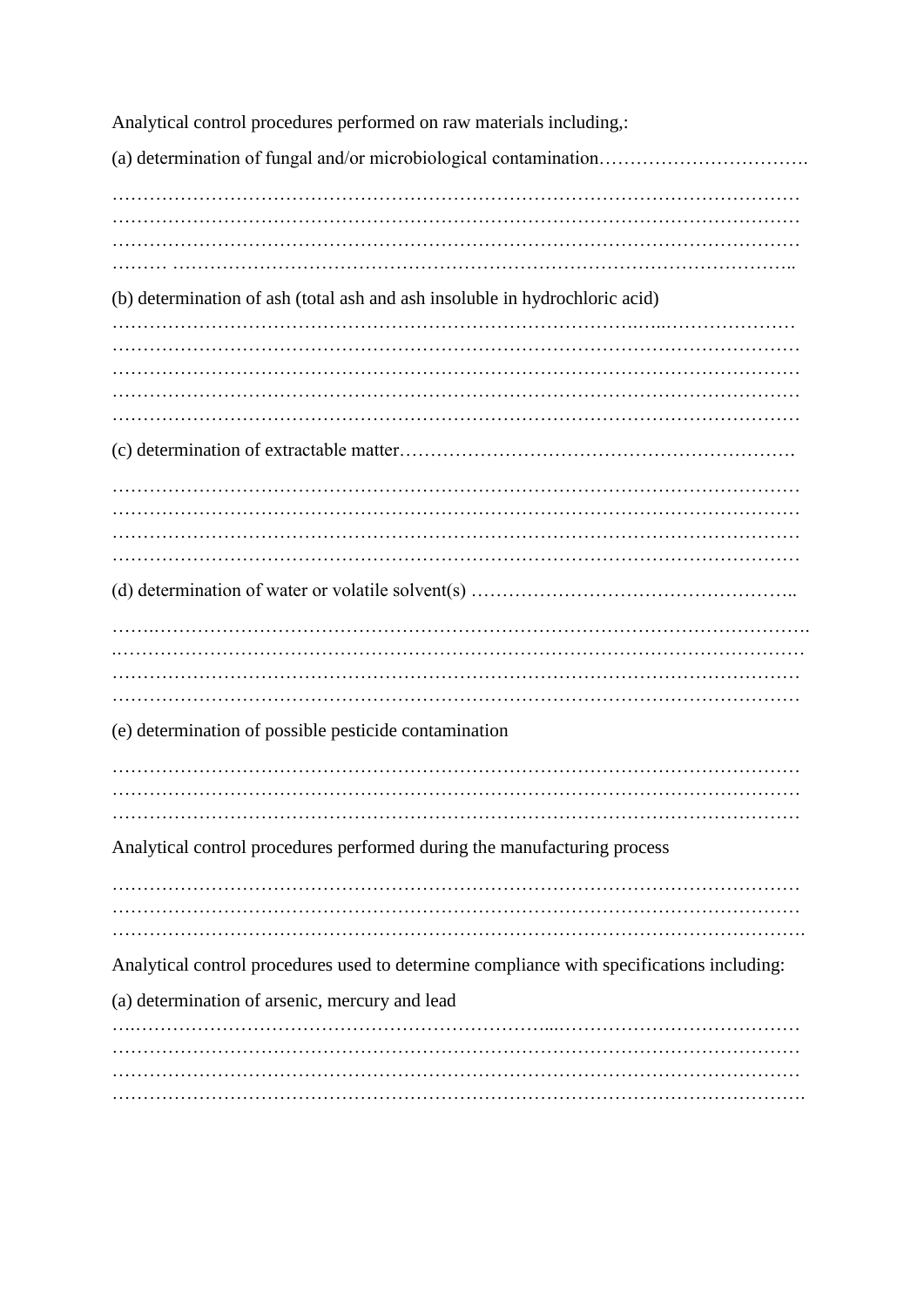| (b) determination of fungal and/or microbiological contamination                                                             |  |
|------------------------------------------------------------------------------------------------------------------------------|--|
|                                                                                                                              |  |
| (c) determination of likely contaminants                                                                                     |  |
| (d) determination of residual solvents                                                                                       |  |
|                                                                                                                              |  |
| Data and reasoning on which the stability of the complementary medicine is predicted<br>(minimum of two batches is required) |  |
|                                                                                                                              |  |
|                                                                                                                              |  |
|                                                                                                                              |  |

# **APPENDIX III**

| Name of complementary medicine                                                   |
|----------------------------------------------------------------------------------|
| The form in which the complementary medicine is presented and the colour thereof |
|                                                                                  |
|                                                                                  |

Details concerning whether this complementary medicine has been approved or registered in the country of origin? YES/NO\*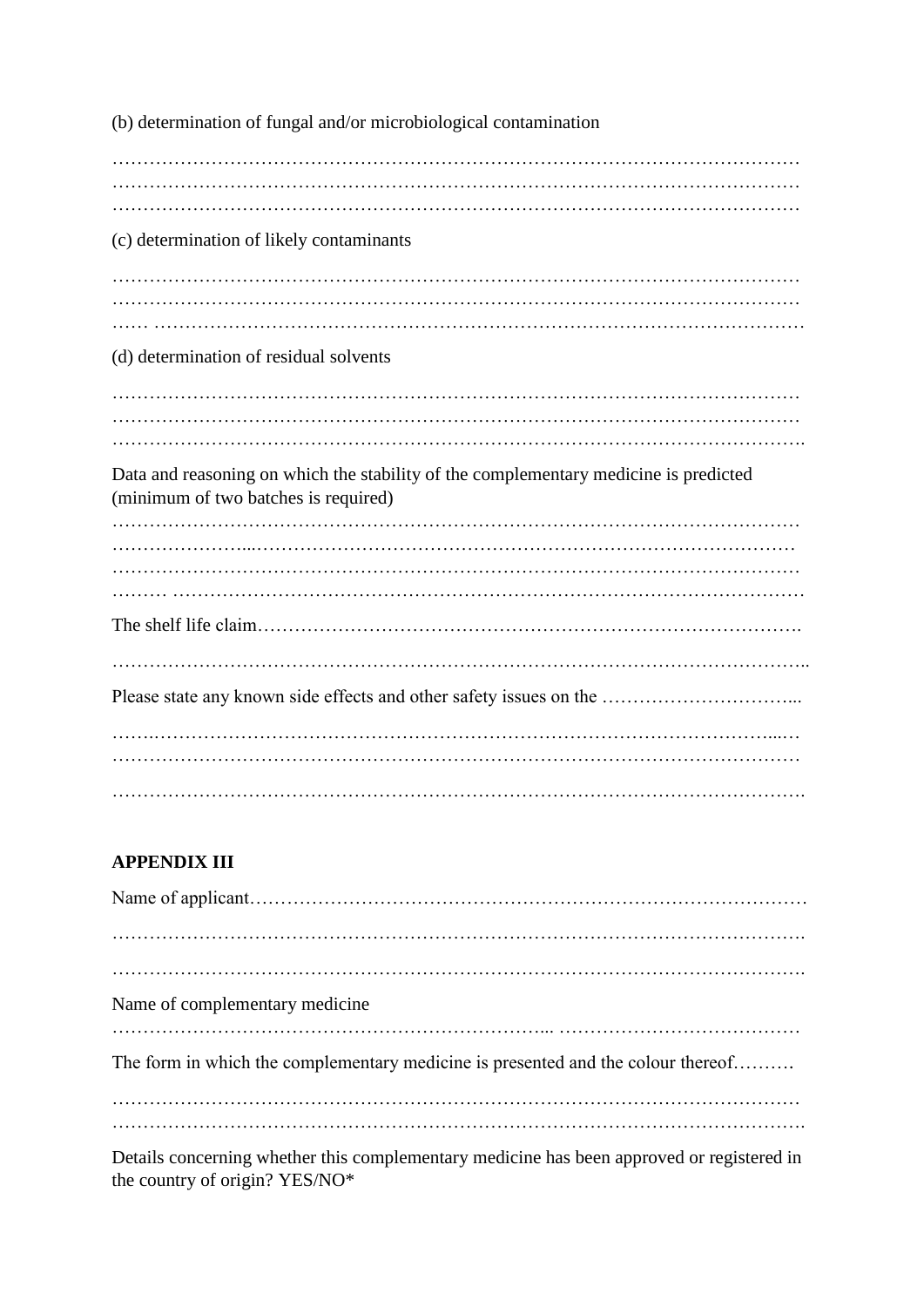[If YES a valid certificate of approval or registration in respect of such complementary medicine issued by the appropriate authority established for the approval or registration of complementary medicines in the country of origin must accompany this application.]

………………………………………………………………………………………………… …………………………………………………………………………………………………

Details concerning whether an application for the approval or registration of the complementary medicine been made in any other country? YES/NO\*

If YES, state details

……….……………………………………………………………............. ………………… ………………………………………………………………………………………………… ………………………………………………………………………………………………… …………………………………………………………………………………. ……………..

Has the approval or registration of the complementary medicine been rejected, refused, deferred or cancelled in any country? YES/NO\*

If YES, state full details

………………………………………………………………………………………………… …………………………………………………………………………………………………

Do you intend to advertise the complementary medicine? YES/NO\*

…………………..……………………………………………………………………………… ….……..……………………………………………………………………………………….. Under what category do you envisage distributing the complementary medicine(1)

……………………………………………………………………………...………………… …………………………………………………………………………………………………

*\*Delete the inapplicable.* 

Note: (1) Category CMGS or PCM

# **APPENDIX IV**

# **ADDITIONAL INFORMATION**

Name of applicant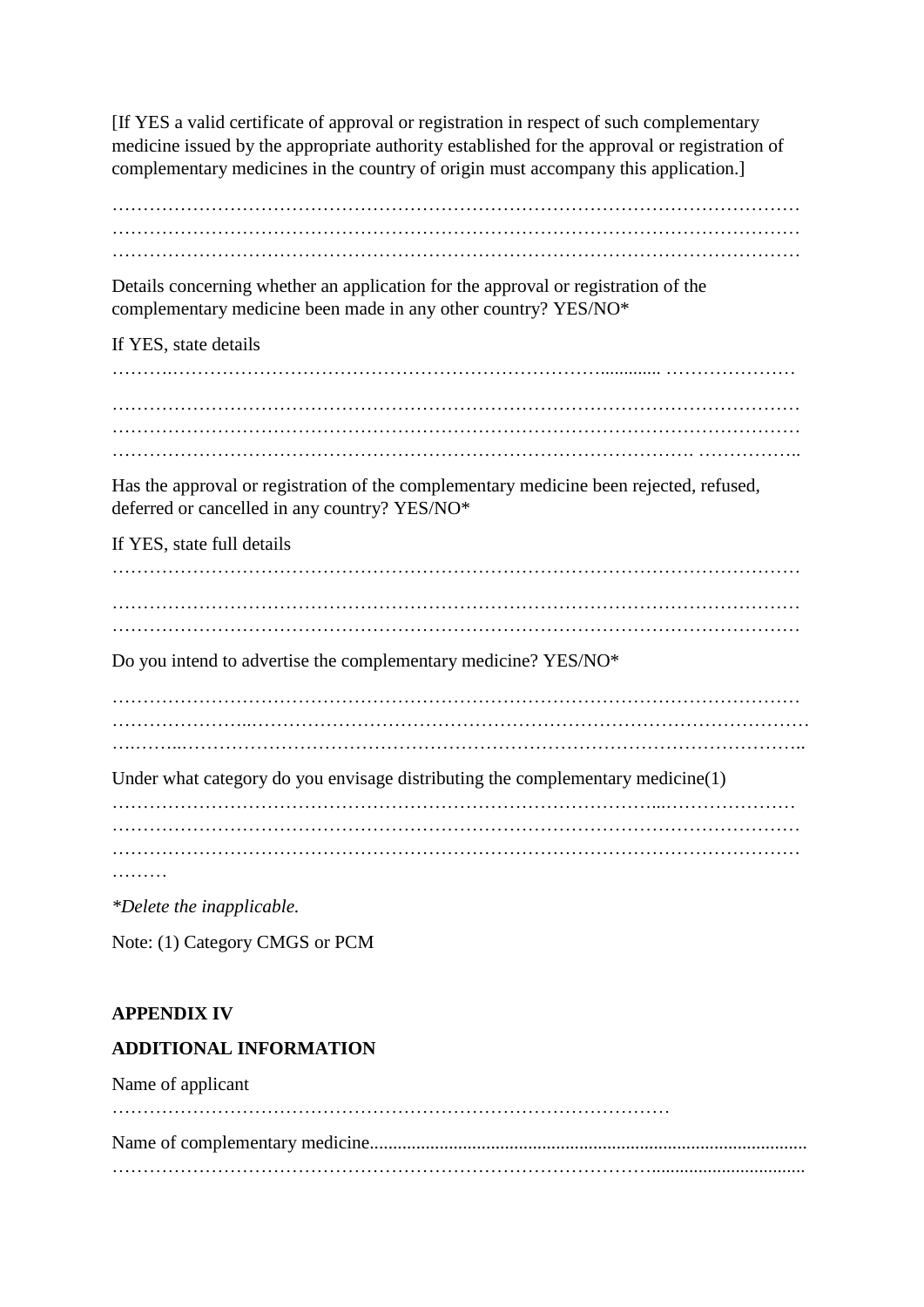The form in which the complementary medicine is presented and the colour thereof ....... ………………………………………………………………………………………………… ………………………………………………………………………………………………… The following are references to literature about the medicine: .……………………………… ………………………………………………………………………………………………… ………………………………………………………………………………………………… ………………………………………………………………………………………………… The attached are relevant documents concerning the medicine:………………………………. ………………………………………………………………………………………………… ………………………………………………………………………………………………… …… ………………………………………………………………………………………….. Copies of the package inserts or draft package inserts are attached:………………………….. ………………………………………………………………………………………………… Copies of labels or copies of package inserts are attached: …..………………………………. ………………………………………………………………………………………………… All proposed advertising and promotional material is attached: *(1)*  ………………………………………………………………………………………………… ………………..……………………………………….………………………………………. Note:

All advertisements require prior approval.

# **APPENDIX V**

Name of applicant ……………………………………………………………………………………………… Name of complementary medicine ……………………………………………………………………………………………… The form in which the complementary medicine is presented and the colour thereof ……………………………………………………………………………………………… (a) The following particulars refer to the toxicological trials undertaken ………………………………………………………………………………………………